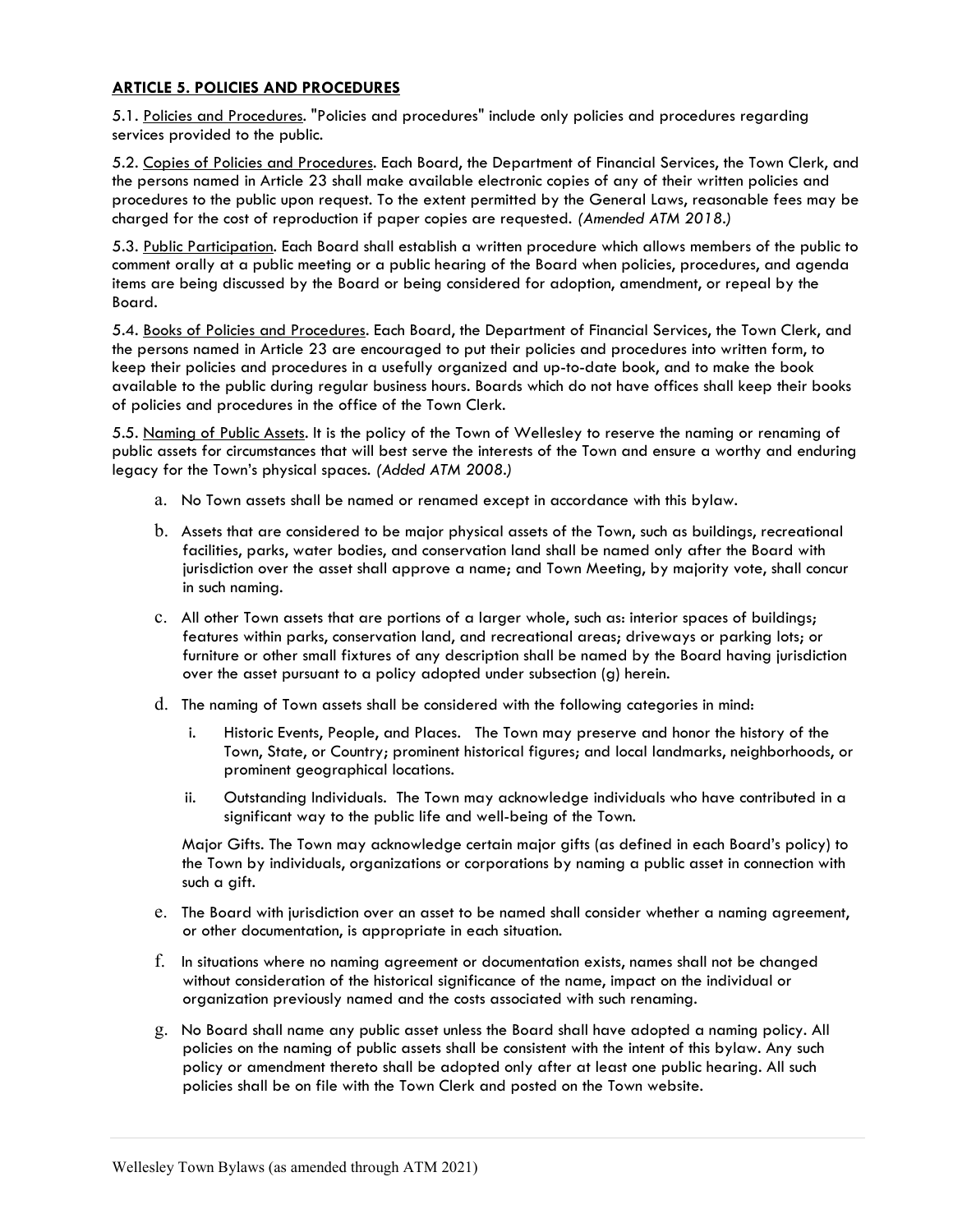5.6. Acceptance of Gifts. (New Section ATM 2009.) The purpose of this section is to authorize the acceptance of gifts for any public purpose, and to specify policies and procedures for doing so.

- a. Town Boards Authorized to Accept Gifts. (money, tangible property, real estate) It is the Town's policy to respect the authority in Town Boards and Committees to accept gifts as provided by statute. This includes, but may not necessarily be limited to the following Town Boards which are authorized to accept gifts of money, tangible property and/or real estate to the extent hereinafter set forth.
	- i. The Select Board is authorized to accept gifts of money and tangible property on behalf of the Town (G.L. c.44 §§53A, 53A1/2).
	- ii. The School Committee is authorized to accept gifts of money for educational purposes (G.L. c. 44, §53A, and G.L. c. 71, § 37A), and of tangible property as a matter of Town policy.
	- iii. The Board of Trustees of the Wellesley Free Library is authorized to accept gifts of money for library purposes (G.L. c. 78, §§ 7, 11) and for purposes of library construction or renovations (G.L. c. 78, § 19K), and of tangible property as a matter of Town policy.
	- iv. The Natural Resources Commission is authorized to accept gifts of money and tangible property for conservation and parkland purposes, subject to the approval of the Select Board (G.L. c. 40, § 8C).
	- v. Gifts of real estate, or interests in real estate, may only be accepted by Town Meeting on the recommendation of the Board of Select Board.
- b. Protocol for Accepting Gifts.
	- i. Any Town Board accepting, recommending the acceptance of, or declining a gift shall adopt a written policy consistent with this bylaw. Any such policy or amendment thereto shall be adopted only after at least one public hearing. All such policies shall be on file with the Town Clerk and posted on the Town website.
	- ii. All Town Boards and Officers not specifically authorized hereinabove to accept a gift on behalf of the Town shall refer the proffered gift to the Select Board if it recommends that the gift be accepted. (The Town recognizes that G.L. c. 44, §53A provides that a Town officer or department may accept a gift of money, but the statute also stipulates any expenditure of such a gift must be approved by the Select Board. Therefore, it is Town policy to require the acceptance be voted by the Select Board at the outset of the gift). Any Town Board not hereinabove provided for, believing it is authorized to accept gifts, may ask the advice of the Select Board and/or Town Counsel.
	- iii. The donee Board shall have the discretion to approve or decline any proposed gift, whether restricted or not, subject to the provisions of this section. In the event a Board declines a gift that decision shall be dispositive of the matter. (Amended ATM 2018.)
	- iv. In considering a proposed gift, Boards should make the following determinations: